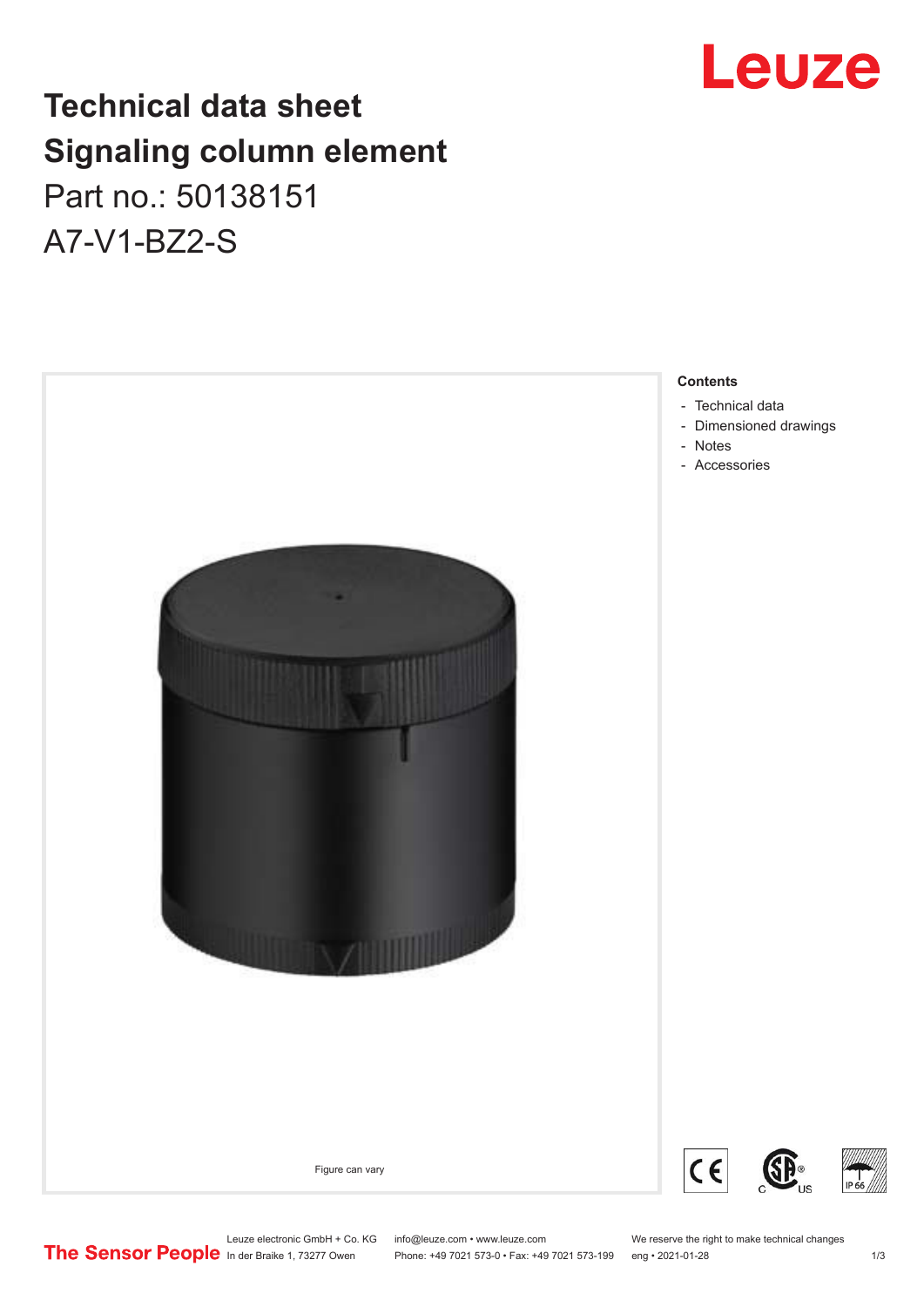#### <span id="page-1-0"></span>**Technical data**

# Leuze

| Signaling column elements of the A7 -<br><b>Advanced Series</b>                                                                                             |  |
|-------------------------------------------------------------------------------------------------------------------------------------------------------------|--|
|                                                                                                                                                             |  |
|                                                                                                                                                             |  |
|                                                                                                                                                             |  |
|                                                                                                                                                             |  |
|                                                                                                                                                             |  |
|                                                                                                                                                             |  |
| Protected against accidental inter-<br>changes: Actuation of the colors is<br>performed via PINs, thus, the calotte<br>position can be freely selected (see |  |
|                                                                                                                                                             |  |
| The individual colors are actuated via                                                                                                                      |  |
|                                                                                                                                                             |  |
|                                                                                                                                                             |  |
|                                                                                                                                                             |  |
|                                                                                                                                                             |  |
|                                                                                                                                                             |  |
|                                                                                                                                                             |  |

#### **Operation and display**

| <b>Operational controls</b>         | 225° potentiometer |
|-------------------------------------|--------------------|
| Function of the operational control | Volume control     |

### **Dimensioned drawings**

All dimensions in millimeters



| <b>Environmental data</b> |  |
|---------------------------|--|
|                           |  |

| Ambient temperature, operation | $-10$ 60 °C     |
|--------------------------------|-----------------|
| <b>Certifications</b>          |                 |
|                                |                 |
| Degree of protection           | IP 66           |
| <b>Certifications</b>          | CE              |
|                                | <b>CSA</b>      |
|                                |                 |
| <b>Acoustic data</b>           |                 |
| Tone type                      | Continuous tone |
| Sound pressure                 | 105dB           |
|                                |                 |
| Number of tones                | 1 Piece(s)      |
|                                |                 |
| <b>Classification</b>          |                 |
| <b>Customs tariff number</b>   | 85318070        |
| eCl@ss 5.1.4                   | 27371237        |
| eCl@ss 8.0                     | 27371237        |
| eCl@ss 9.0                     | 27371237        |
| eCl@ss 10.0                    | 27371237        |
| eCl@ss 11.0                    | 27371237        |
| <b>ETIM 5.0</b>                | EC001261        |
| <b>ETIM 6.0</b>                | EC001261        |